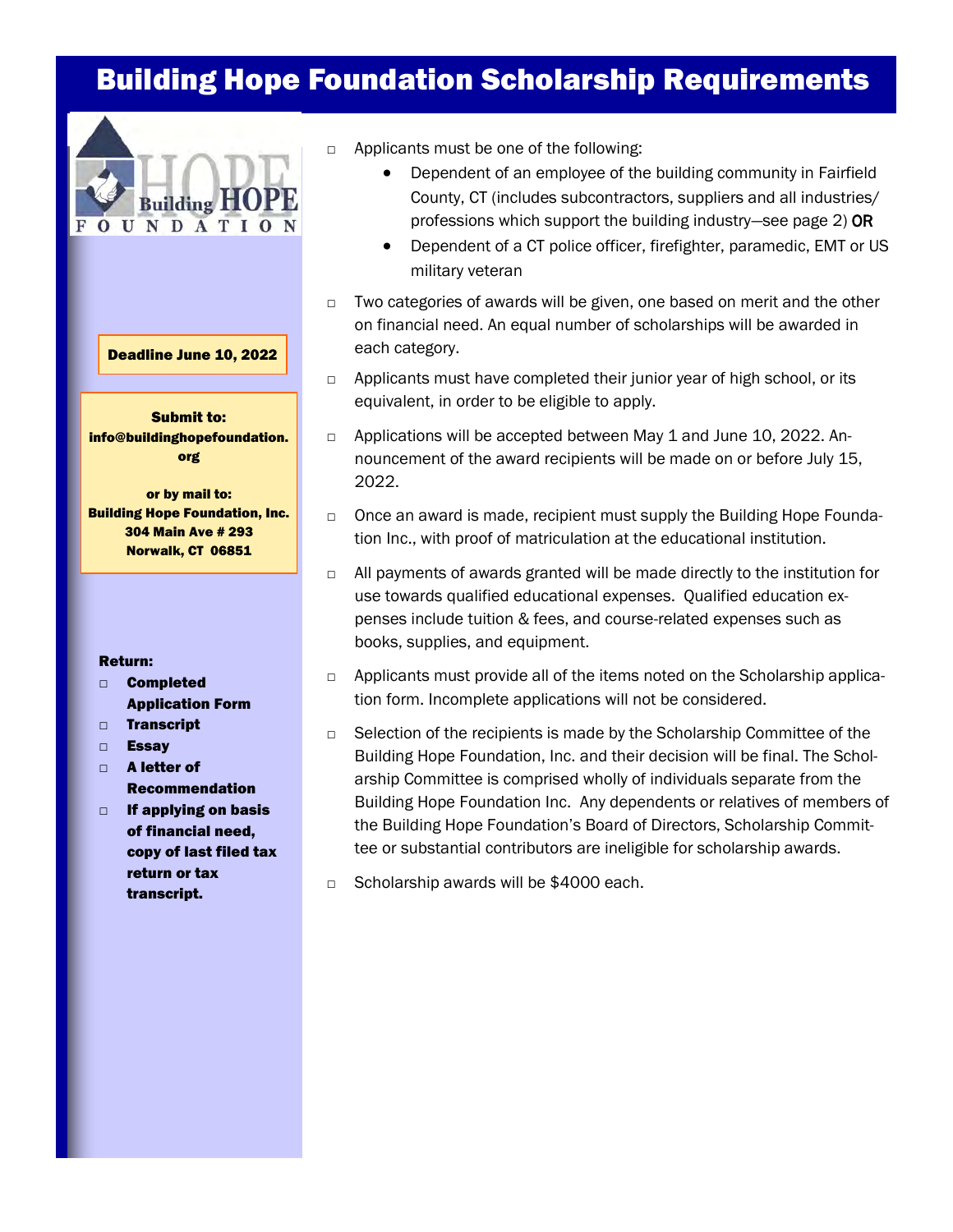# Building Hope Foundation Scholarship Requirements

### □ Eligibility:

- Dependent of a CT police officer, firefighter, paramedic, EMT or US military veteran OR
- Dependent of an employee of the home building community in Fairfield County, CT, including subcontractors, suppliers and industries/professions which support the home building industry :
	- □ Home building contractors
	- □ Home improvement contractors/remodelers
	- □ Accounting/Auditing/Tax services
	- □ Appliance dealers/installers
	- □ Architects
	- □ Asphalt/paving contractors
	- □ Attorneys- Real estate
	- □ Audio-visual/electronics/security system installers
	- □ Bath/Kitchen Designers
	- □ Building Materials suppliers
	- □ Cabinetry–custom and installers
	- □ Carpenters
	- □ Closet Designers
	- □ Electricians
	- □ Elevator installers (residential)
	- □ Energy alternative suppliers/installers
	- □ Engineers—residential building
	- □ Fencing dealers/installers
	- □ Fireplace suppliers/installers
	- □ Flooring suppliers/installers
	- □ Garage Door installers
	- □ Heating/AC installers
	- □ Home Designers
	- □ Insurance agents
	- □ Interior Designers/Stagers
	- □ Investment services
	- □ Landscaping design and maintenance
	- □ Lighting contractors (residential)
	- □ Masons
	- □ Mortgage lenders/banks
	- □ Painters
	- □ Photography/video services (residential)
	- □ Plumbers
	- □ Pool installers
	- □ Property managers
	- □ Real Estate agents/brokers
	- □ Recycling/rubbish removal
	- □ Roofers
	- □ Tile Installers
	- □ Window installers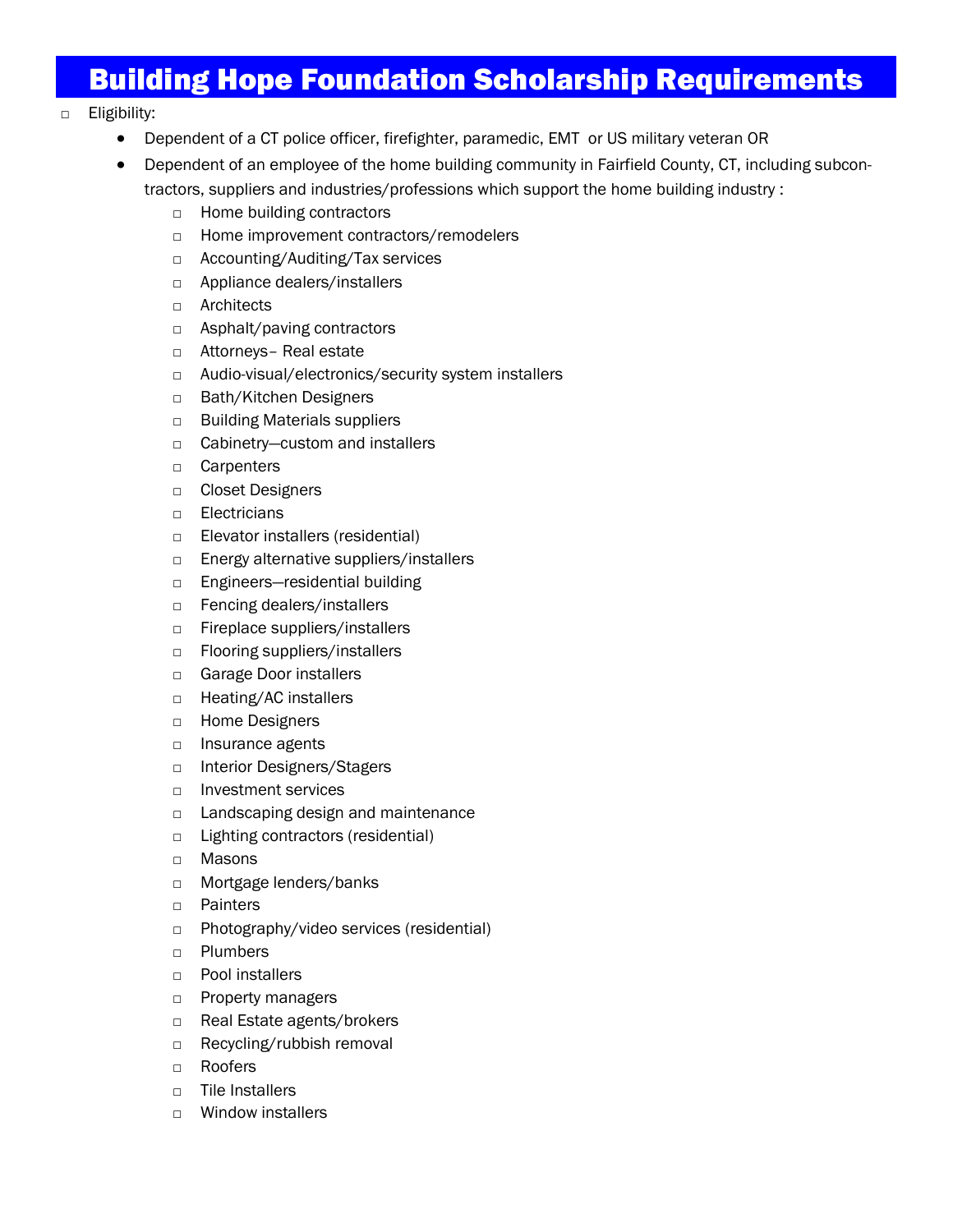# Building Hope Foundation Scholarship Application

## **MERIT**

Applicants applying based on merit must provide:

- 1. Certified current transcript showing academic progress and courses taken. During selection, the degree of difficulty of courses taken will be a factor in consideration (i.e. AP courses). All applicants must have a GPA of 3.0 or better
- 2. A written essay detailing choice of educational institution, intended course of study, extracurricular activities/areas of interest.
- 3. Letter of recommendation from teacher/ professor/counselor familiar with your academic work

\_\_\_\_\_\_\_\_MERIT

EITHER

FINANCIAL NEED

4. Completed and signed scholarship application

CHECK ONE: APPLYING FOR:

### **FINANCIAL NEED**

Applicants applying based on financial need must provide:

- 1. Certified current transcript showing academic progress and courses taken. During selection, the degree of difficulty of courses taken will be a factor in consideration (i.e. AP courses). All applicants must have a GPA of 3.0 or better
- 2. A written essay detailing choice of educational institution, intended course of study, extracurricular activities/areas of interest.
- 3. Letter of recommendation from teacher/professor/ counselor familiar with your academic work
- 4. Copy of parent/guardian's 2021 filed tax return or IRS tax transcript. Household's Adjusted Gross Income must be below \$96,880.
- 5. Completed and signed scholarship application

|                                       | Last | First        | M.I. |  |
|---------------------------------------|------|--------------|------|--|
| Date of Birth:                        |      | Phone/Email: |      |  |
| Permanent Home Address:               |      |              |      |  |
|                                       |      |              |      |  |
| Name $\&$ phone # of parent/guardian: |      |              |      |  |

Indicate how you heard about the scholarship and how you are related to an eligible applicant category:

Name and address of education institution student attends, or plans to attend, which will receive the scholarship payment, if awarded. Also indicate if student has already been accepted by the educational institution.

 $\_$  , and the contribution of the contribution of the contribution of the contribution of the contribution of  $\mathcal{L}_\text{max}$ 

 $\mathcal{L}_\mathcal{L} = \mathcal{L}_\mathcal{L} = \mathcal{L}_\mathcal{L} = \mathcal{L}_\mathcal{L} = \mathcal{L}_\mathcal{L} = \mathcal{L}_\mathcal{L} = \mathcal{L}_\mathcal{L} = \mathcal{L}_\mathcal{L} = \mathcal{L}_\mathcal{L} = \mathcal{L}_\mathcal{L} = \mathcal{L}_\mathcal{L} = \mathcal{L}_\mathcal{L} = \mathcal{L}_\mathcal{L} = \mathcal{L}_\mathcal{L} = \mathcal{L}_\mathcal{L} = \mathcal{L}_\mathcal{L} = \mathcal{L}_\mathcal{L}$ 

 $\_$  , and the contribution of the contribution of the contribution of the contribution of the contribution of  $\mathcal{L}_\text{max}$ 

 $\_$  , and the set of the set of the set of the set of the set of the set of the set of the set of the set of the set of the set of the set of the set of the set of the set of the set of the set of the set of the set of th